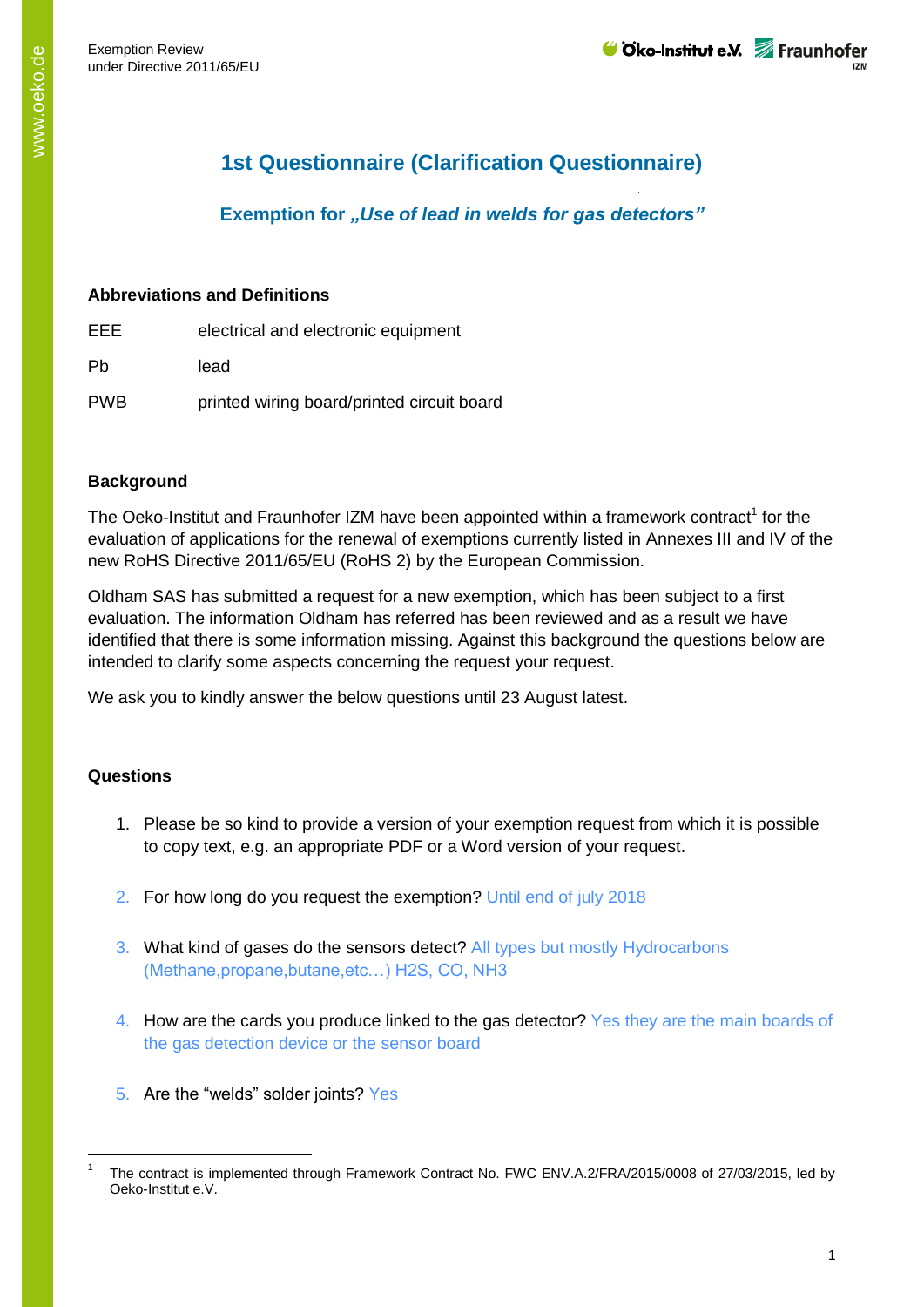

6. Please provide an outline of the detector including the cards and indicating the leadcontaining welds.

#### e.g below

#### SMT process → non Lead Free → requires 200K€ investment

Through hole components  $\rightarrow$  50% ROHS compliant (selective soldering) / 50% non ROHS compliai



7. Directive 2011/65/EU (RoHS 2) was enacted in 2011. Please explain which steps Oldham undertook since 2011 to achieve RoHS compliance and why RoHS compliance cannot be achieved in time.

#### Components moved to ROHS compliant

Partial transfer of activity to vendor who is ROHS compliance (30%)

Investment into a selective Lead-free soldering

The main reason why Oldham has not achieved yet the ROHS compliance is that OLDHAM has faced 4 changes of ownership since 2013. Actions were put on hold due to some changes in strategy and the freeze of investments as part of successive shareholder changes.

8. Oldham indicates that it produces 16 t of EEE every year.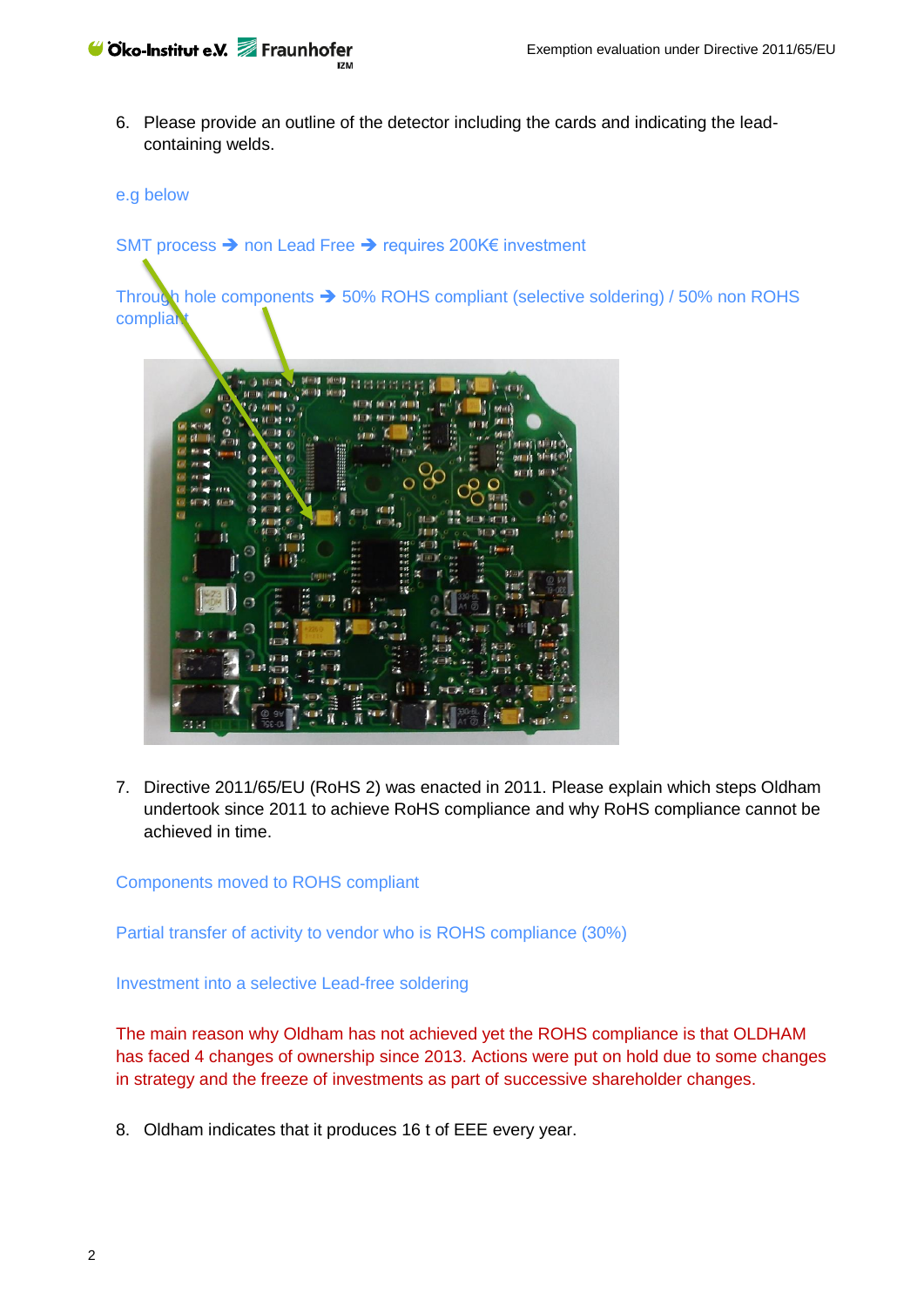- a. Please provide a rough calculation showing the amounts of lead in the application for which Oldham requests the exemption. We have estimated the lead qty at around 3% of the weight of the boards – around 500 kg / year
- b. Are these values for the EU or worldwide? If possible, please provide both. Worldwide – 75% is for EU
- 9. Oldham states that 5,447 t of lead are accumulated in WEEE which is sent for energy return.
	- a. Please explain the background for this figure. This includes leaded sensors for which an exemption exists until 2021 and which are not part of the exemption then
	- b. Are these values for the EU or worldwide? If possible, please provide both. Worldwide – 75% is for EU
- 10. As part of the evaluation, socio-economic impacts shall also be compiled and evaluated. For this purpose, please provide details in respect of the following:
	- a. Volume of electrical and electronic equipment (EEE) concerned, which is placed on the EU market annually; 35,000 gas detectors and 8,000 gas controllers are placed by OLDHAM on the market (75% is delivered to EU). Oldham has about 15-20% of the EU market share in fixed Gas detection systems.

The overall Worlwide market for fixed gas detection is about 600 M\$ and about 150 M\$ in Europe, which represents overall close to 300,000 units per year (estimation) on the market

- b. Please estimate possible impacts on employment in total, in the EU and outside the EU, should the exemption not be granted. Please detail the main sectors for which impacts are expected, i.e. manufacturers, supply chain, retail, etc. The Electronic boards manufacturing represents 11 employees at OLDHAM. The business discontinuity would have also an impact on distributors business and overall OLDHAM business which represents about 200 jobs in EU.
- c. Please provide a list of manufacturers in and outside the EU of your EEE for which you apply for the exemption; Here is a list of fixed gas detection Manufacturer represented in the EU market. However, our understanding is that many of them do not require the exemption